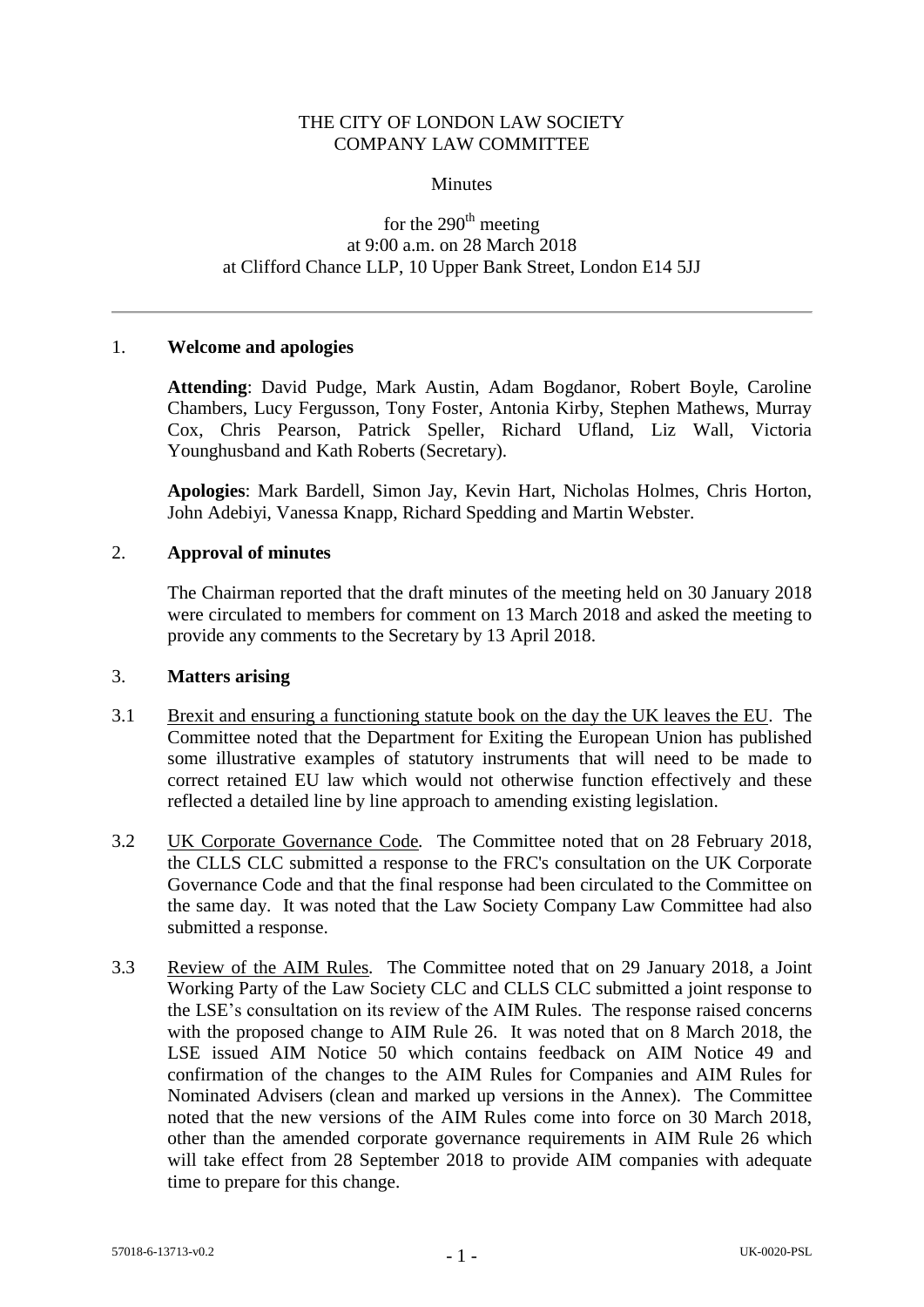- 3.4 Further Pre-Emption Group statement on expectations for pre-emption thresholds*.* The Committee noted that on 27 July 2017, the Pre-Emption Group issued a statement confirming that it did not intend to change the pre-emption thresholds set out in its 2015 Statement of Principles following changes made by the Prospectus Regulation which increase the exemption from the obligation to publish a prospectus on admitting further securities to trading from 10% to 20%. It was also noted that on 5 March 2018, the Pre-Emption Group issued a further statement which reconfirms this and states that, whilst decisions about specific placings are a matter for individual shareholders, the Statement of Principles reflects a generally agreed position supported by the Investment Association and the Pensions and Lifetime Savings Association and companies should be mindful of the expectations included within the Statement of Principles.
- 3.5 Anti-money laundering guidance for the legal sector. The Committee noted that on 6 March 2018, the Law Society announced that the anti-money laundering (AML) guidance for the legal sector produced by the Legal Sector Affinity Group had received the approval of HM Treasury. The guidance, which is now in final form, takes into account the changes introduced by the Money Laundering Regulations 2017 and replaces the Law Society's AML practice note.
- 3.6 Electronic AGMs: GC100 members' poll on virtual-only and hybrid general meetings. The Committee noted that on 31 January 2018, Practical Law published the results of a GC100 members' poll on virtual-only and hybrid general meetings. It was noted that 35 GC100 members participated in the poll and that of the 35 respondents, 22 companies proposed to change their articles. Of these 22 companies, 14 proposed changes to enable both virtual-only and hybrid meetings to be held and 8 companies proposed changes to enable hybrid meetings only. The Committee thought that, given the statements by the Investment Association and the ISS about the use of virtual only AGMs (which may have been published after participants had been asked for their views), it was unlikely in reality that anything like this number of companies would seek to amend their articles to allow for virtual only AGMs.
- 3.7 Increasing audit thresholds for co-operatives and community benefit societies. The Committee noted that following the HM Treasury's consultation, the Co-operative and Community Benefit Societies Act 2014 (Amendments to Audit Requirements) Order 2018 (SI 2018/322) was made on 6 March 2018 and comes into force on 6 April 2018. The order increases the thresholds at which co-operatives and community benefit societies are required to appoint an auditor from £2.8m assets and £5.6m turnover to £5.1m assets and £10.2m turnover. An explanatory memorandum has also been published.
- 3.8 Public register of beneficial ownership of legal entities that own or purchase UK property. The Committee noted that on 22 March 2018, BEIS published a response to its call for evidence on proposals to establish a register of beneficial owners of legal entities that own UK property (or participate in UK government procurement). The response sets out how the government plans to implement the register in light of the responses to the call for evidence and other views gained through the wider consultation process. The Committee noted that this issue appears to be back on the government's political agenda and that it is to cover all legal entities that can hold property or that can bid on central government procurement contracts. With regard to updating the register, it was noted that this would be likely to be more than simply an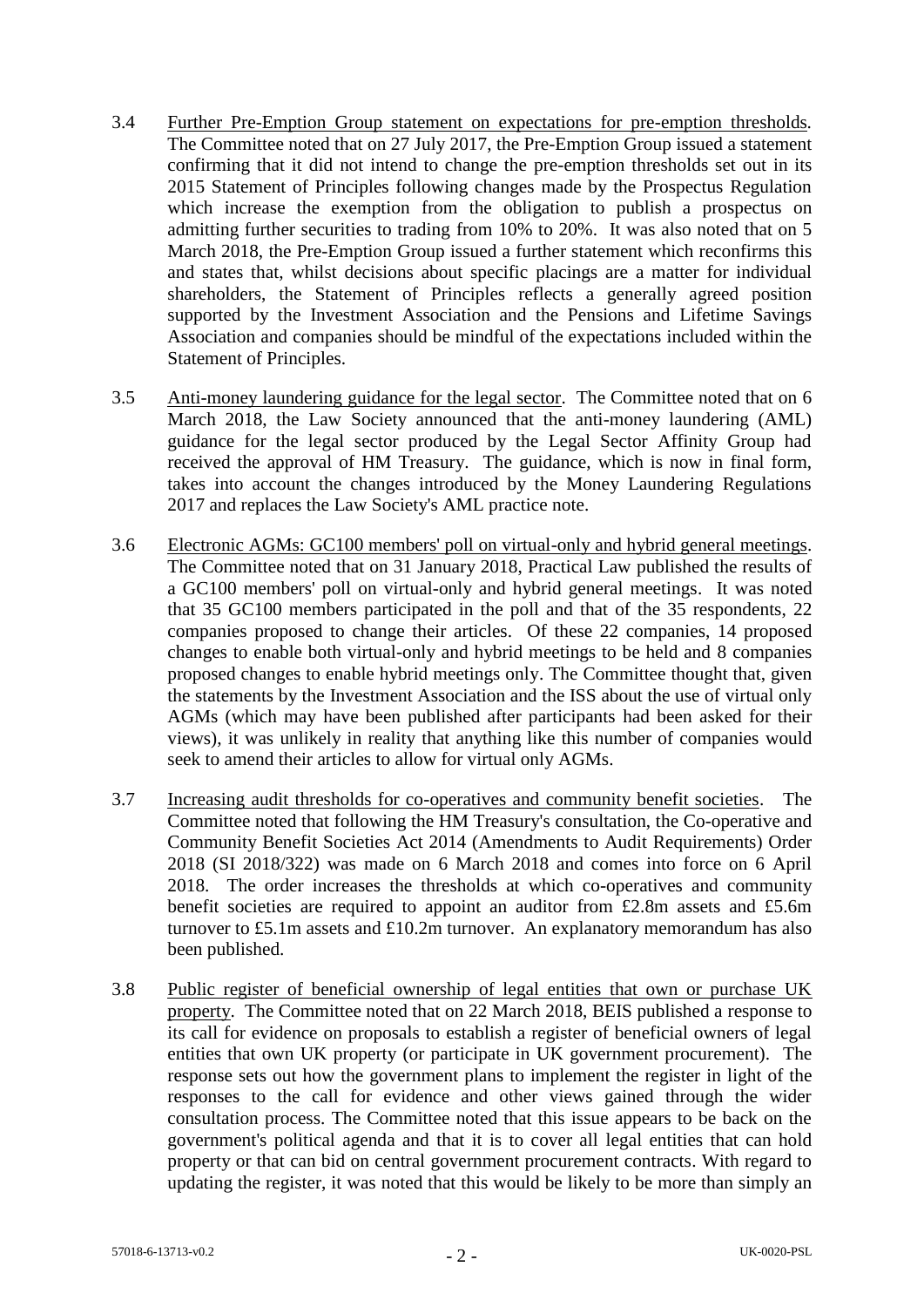events driven obligation and that the government was looking again at the timeframe for updating the register as feedback from respondents to the call for evidence indicated that the originally proposed period of two years was too long. It is expected that the register will become operational in 2021.

3.9 Government White Paper on Protecting defined benefit pension schemes*:* The Committee noted that on 19 March 2018, the government published its pensions White Paper. This sets out the government's proposals for reforms to the regulation of defined benefit (**DB**) schemes and follows the Green Paper published in February 2017. The Committee noted that previous proposals to make clearance mandatory on certain corporate transactions are not being pursued. Instead, the government intends to legislate in areas which would support or enhance the existing regulatory regime (e.g. they will review the notifiable events regime to look at the range of events and timing for notification and are considering a new requirement for sponsoring employers/parent companies to make a statement of intent (in consultation with trustees) prior to certain business transactions taking place which would require confirmation that the sponsor/parent has appropriately considered the impacts of any DB scheme affected and mitigated any detriment). The government also plans to introduce new powers to punish those who deliberately put schemes at risk. A formal consultation in this area is expected "in the coming months".

It was noted that the government intends to legislate to introduce a criminal offence to punish trustees and others found to have committed wilful or grossly reckless behaviour in relation to a pension scheme.

## 4. **Discussions**

- 4.1 Report on the FCA/CLLS Liaison Group meeting held on 14 March 2018*.* The Chairman provided a report to the Commission on the recent meeting with the FCA.
- 4.2 Draft regulations prohibiting restrictions on assignment of receivables*.* The Chairman reported that he expected to see a revised draft of the regulations imminently and that the implementation date of 6 April 2018 looked unlikely. The government has accepted that there should be an exemption for share sale agreements; asset purchase agreements; and transitional services agreements entered into in connection with, or for the purposes of, a SSA or APA provided they contain a clear statement to that effect.

As the regulations are being introduced under SME legislation, they are being redrafted in order to restrict their application to SMEs. Addressing this issue was, however, giving rise to some difficulty. By way of example, the proposed approach was that the regulations should apply if at the time of the assignment in question the assignor was an SME. However, in practice, it would only be known whether a company was an SME once its accounts were published following the end of the relevant financial year. As a result, there would be uncertainty at the time of the assignment over whether or not the regulations applied. This could be addressed by referring to the previous year's accounts (or, in the case of newcos, deeming all newcos to be SMEs for the purposes of the regulations) but this could result in anomalous outcomes and the potential for the contract in question to be within or outside the regulations at different points in time. In light of this, there was an ongoing discussion among the working group as to whether the SME test should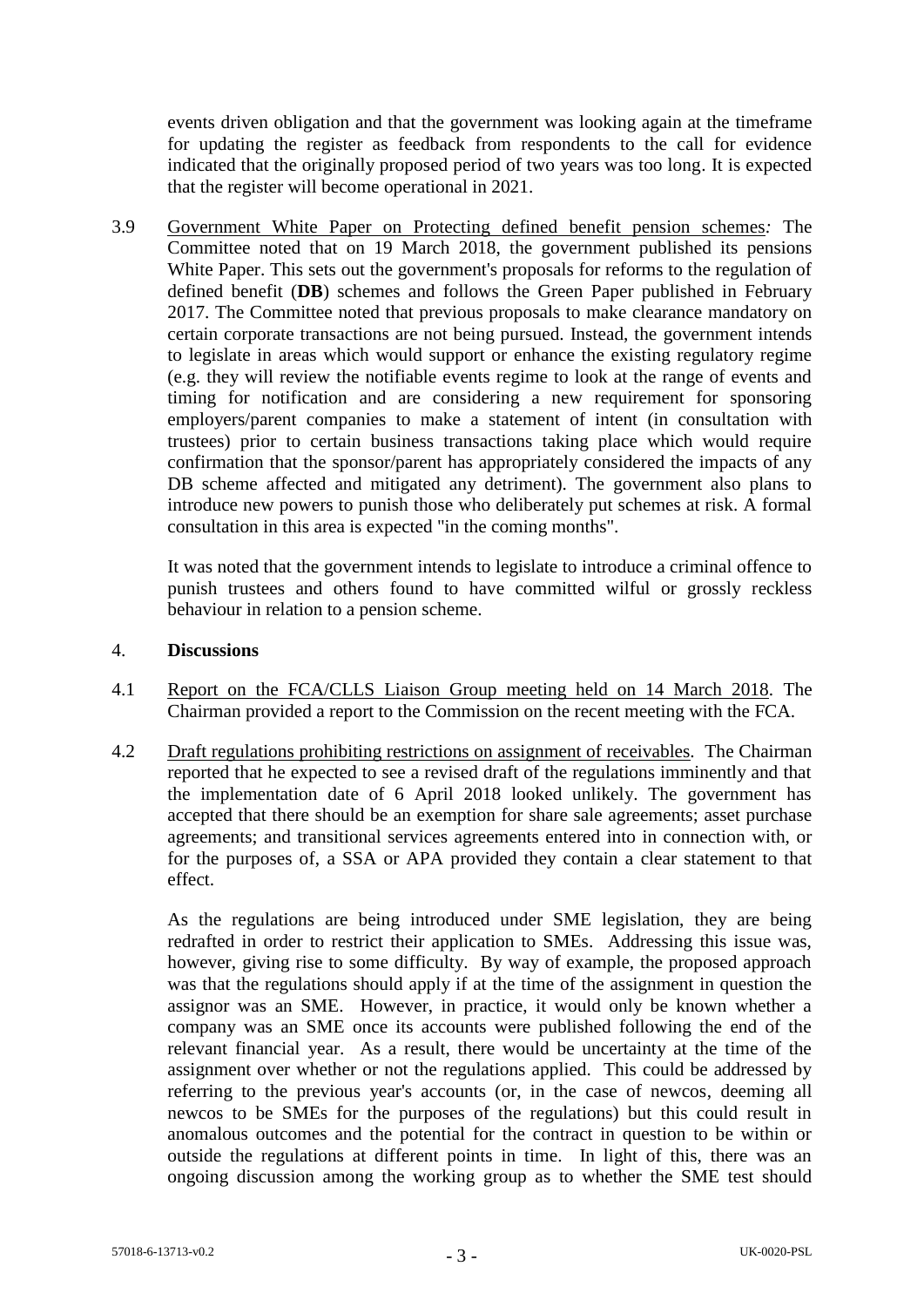apply at the time the relevant contract is entered into. On one level this would provide more certainty but could deprive an entity which satisfied the SME test in the future from being able to access receivables financing at that future date simply because it had not satisfied the SME test at the time of entering into a long term contract. The Chairman will report on this issue again at the next meeting.

4.3 Joint Working Group draft notes on guarantees and intra-group loans in light of the position reflected in the ICAEW TECH 02/17. It was noted that on 20 March 2018, a note on guarantees and a note on on-demand loans were sent to the ICAEW, offering them an opportunity to comment on, or meet to discuss, the notes.

A further update would be provided at the next meeting.

- 4.4 BEIS consultation on national security and infrastructure investment review*.* The Committee noted that on 17 October 2017, BEIS published a Green Paper which set out proposals to reform how the government scrutinises investments for national security purposes and that on 15 March 2018, BEIS published its response to its consultation on the short term proposals. As expected, it was noted that government is proceeding with its proposal to amend the UK turnover threshold and share of supply tests in the Enterprise Act 2002 for businesses in the military, dual-use (military and civilian), computing hardware and quantum technology sectors. The UK turnover threshold will be reduced from £70 million to £1 million and the share of supply test will be amended so that it will also be met where the target enterprise has a 25% or more share of supply of goods or services in the UK before the merger (currently the test only applies where the merger results in the creation or enhancement of at least a 25% share of supply of goods or services in the UK). The Committee anticipated that this would lead to more filings and noted that a draft order amending the share of supply test has been laid before Parliament. Subject to Parliamentary approval being obtained for that order, a second statutory instrument will be laid to make the proposed amendments to the turnover threshold. BEIS has also published draft guidance on the changes to the above tests.
- 4.5 BEIS consultation on insolvency and corporate governance. The Committee noted that on 20 March 2018, BEIS issued a press release on, and published, a consultation on insolvency and corporate governance. The purpose of the consultation is to improve the UK's corporate governance framework and ensure the highest standards of behaviour in those who lead and control companies in, or approaching, insolvency. The consultation closes on 11 June 2018. The Chairman noted that the consultation raised a number of important issues and the Committee agreed to form a working party to respond to the consultation and noted that the Law Society Company Law Committee were also intending to respond. The Chairman asked members to contact the Secretary if they were interested in participating in the working group.

# 5. **Recent developments**

# 5.1 **Company Law**

(a) Changes to application to make a residential address unavailable for public inspection by an individual*.* The Committee noted that on 22 February 2018, a draft of the Companies (Disclosure of Address) (Amendment) Regulations 2018 and an accompanying explanatory memorandum were published. These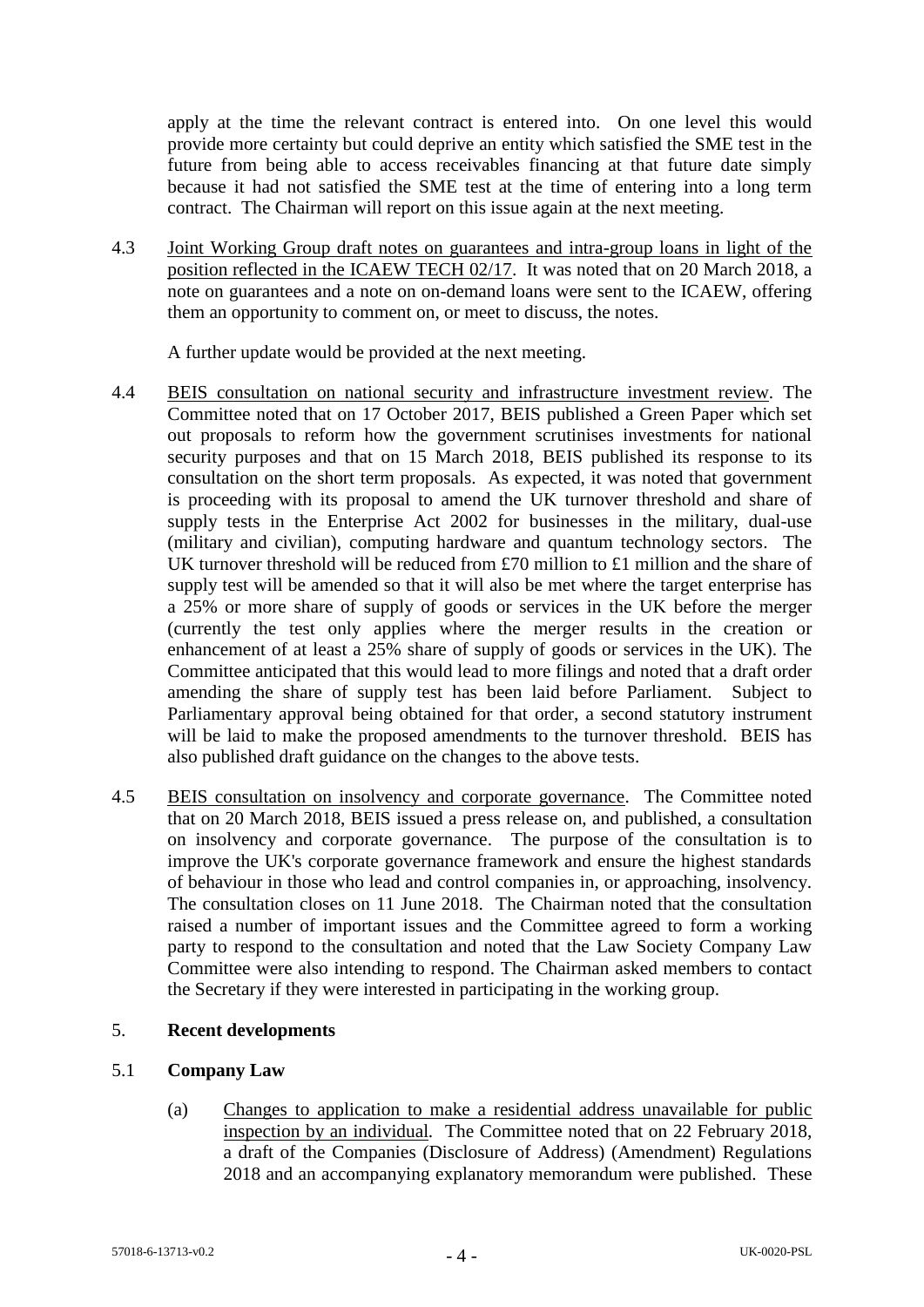regulations amend the Companies (Disclosure of Address) Regulations 2009, which allow an individual to apply to the Registrar under section 1088 Companies Act 2006 to make his/her residential address unavailable for public inspection, by removing the: (i) requirement that individuals must show a serious risk of violence or intimidation arising from a company's activities; and (ii) restriction that applications can only be made in respect of information filed on or after 1 January 2003.

The Committee welcomed this development.

(b) First successful prosecution for breach of section 1112 CA 2006 (offence of deliberately filing false information at Companies House)*:* The Committee noted that on 23 March 2018, Companies House published a press release about the conviction of a company director for deliberately falsifying information about companies which he had incorporated in 2013 and 2016 respectively. Kevin Brewer incorporated two companies and falsely listed individuals, including Vince Cable MP and Baroness Neville-Rolfe, as directors and shareholders without their knowledge. Brewer pleaded guilty and was fined £1,602 and ordered to pay costs of £10,462. It was thought this was the first time a company had been successfully prosecuted under this section since it came into force in 2009.

## 5.2 **Corporate Governance**

- (a) New industry group chairman appointed to help improve how large private companies are run*.* The Committee noted that on 30 January 2018, BEIS announced that James Wates CBE has been appointed as the chair of a new industry group to draw up the UK's first ever set of guiding principles for large private companies.
- (b) Government to research whether companies buy back their own shares to inflate executive pay. The Committee noted that on 28 January 2018, BEIS announced that it has appointed PwC to undertake research into whether some companies are repurchasing their own shares to artificially inflate executive pay. The findings will be published later in 2018. It was noted that on 2 February 2018, the International Corporate Governance Network called for the UK Corporate Governance Code to address the use of share buybacks.
- (c) PLSA Corporate Governance Policy and Voting Guidelines 2018. The Committee noted that on 25 January 2018, the Pensions and Lifetime Savings Association (PLSA) published a revised version of its Corporate Governance Policy and Voting Guidelines. The Committee noted that the 2018 Guidelines contain an additional section on sustainability and recommend that where shareholders' attempts have failed to encourage companies in sectors affected by climate change to provide a detailed risk assessment and response to the effect of climate change on their business, they should not support the reelection of the chair.
- (d) PLSA AGM Voting Review*.* The Committee noted that on 29 January 2018, the PLSA issued a press release announcing that it had published its AGM Voting Review. The review examines the results and causes of shareholder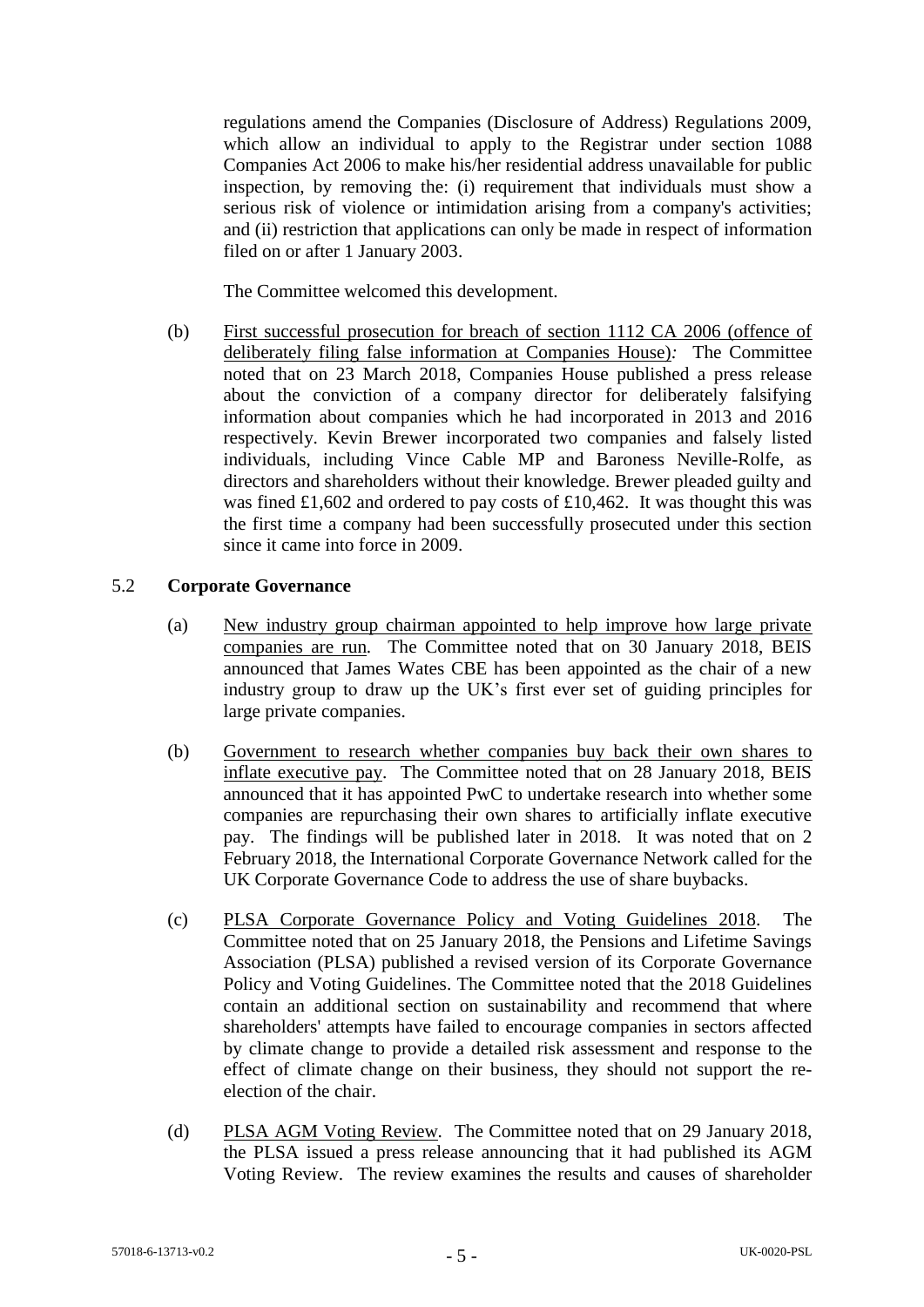dissent for FTSE 350 companies during 2017. It was noted that the AGM Voting Review shows relatively steady levels of shareholder dissent at company AGMs for the past two years (approximately one fifth of companies experienced significant dissent of at least 20% of AGM votes) over at least one resolution at their AGM. Executive pay awards continue to be the most controversial issue.

- (e) European Commission action plan for financing sustainable growth. The Committee noted that on 31 January 2018, the European Commission published the final report of its high-level expert group on sustainable finance, which sets out recommendations for a financial system that supports sustainable investments, including recommendations on extending stewardship principles for institutional investors and strengthening directors' duties. Following this, on 8 March 2018, the European Commission issued a press release and action plan for financing sustainable growth.
- (f) European Commission action plan for FinTech*.* The Committee noted that on 8 March 2018, the European Commission issued a press release and FinTech action plan on how to harness the opportunities presented by technologyenabled innovation in financial services. The press release states that the European Commission will consult on how best to promote the digitisation of information published by listed companies in Europe, including by using innovative technologies to interconnect national databases. This is to give investors easier access to key information to inform their investment decisions.
- (g) Record number of women on FTSE 100 boards. The Committee noted that on 8 March 2018, BEIS issued a press release announcing that there is a record number of women on FTSE 100 boards with almost 29% of FTSE 100 board positions held by women. The Committee noted that the majority of these positions are non-executive and that more progress was needed to increase the number of executive positions held by women.

# 5.3 **Reporting and Disclosure**

(a) European Commission consultation document: Fitness check on the EU framework for public reporting by companies. The Committee noted that on 21 March 2018, the European Commission published a consultation document that seeks views on whether the EU framework for public reporting by companies is fit for purpose. The consultation closes on 21 July 2018.

## 5.4 **Equity Capital Markets**

(a) IOSCO consultation on conflicts of interest and associated conduct risks during the equity capital raising process. The Committee noted that on 21 February 2018, the IOSCO published a press release announcing that it had issued a consultation report on proposed guidance to help its members address conflicts of interest and associated misconduct risks that may arise during the equity capital raising process. The report describes the key stages of the equity raising process where the role of intermediaries might give rise to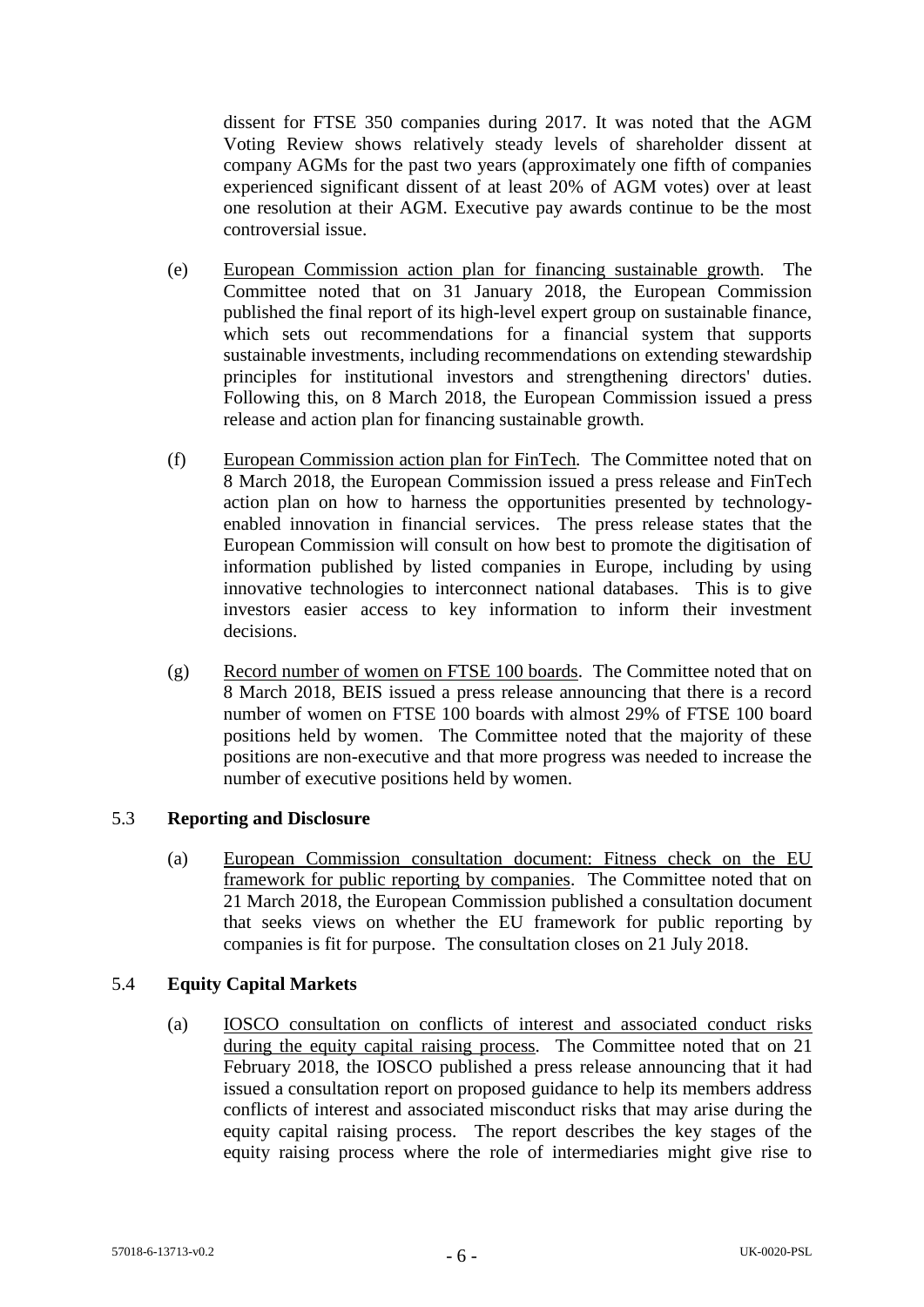conflicts of interest and seeks comments on the proposed guidance for tackling these issues. The consultation closes on 4 April 2018.

## 5.5 **MAR**

- (a) Co-operation between ESMA and NCAs*.* The Committee noted that on 6 February 2018, ESMA issued a press release announcing that it had published a final report on its proposed draft Implementing Technical Standards on how national competent authorities (NCAs) and ESMA should co-operate with each other and with other entities under MAR. The report sets out procedures and forms for NCAs and ESMA to exchange information and assist each other and the rest of the EU authorities, entities and public bodies mentioned in Article 25 of MAR.
- (b) ESMA publishes updated MAR Q&A*:* The Committee noted that on 23 March 2018, ESMA updated its Q&A on the implementation of MAR. The Q&A include an update to the existing MAR Q&A on Pillar 2 requirements and the obligation to disclose inside information, in order to cover the Minimum Requirement for own funds and Eligible Liabilities (MREL) exercise. The Q&A states that, in the context of the MREL exercise to be conducted by the single resolution board in accordance with the Bank Recovery and Resolution Directive, whenever a credit institution subject to the market abuse regime is made aware of information, it is expected to evaluate whether that information meets the criteria of inside information.

#### 5.6 **Accounting**

(a) It was noted that there were no matters to consider.

## 5.7 **Takeovers**

(a) Appeal by Mr King against order to make a Rule 9 mandatory offer refused. The Committee noted that the press has reported that the appeal by Rangers chairman Mr King against a court order requiring him to make a Rule 9 mandatory offer will be refused but that no judgement had yet been published.

## 5.8 **Miscellaneous**

(a) CMA consultation on guidance on changes to the jurisdictional thresholds for UK merger control. The Committee noted that on 15 March 2018, the CMA published a consultation document on its draft guidance on the CMA's approach to changes to the jurisdictional thresholds for UK merger control. This follows the government's proposals set out in item 4.4 above to amend the jurisdictional thresholds in the Enterprise Act 2002. The amended thresholds will also apply to the CMA's assessment of whether it has jurisdiction to review mergers in the defined sectors on competition grounds. The guidance is therefore intended to assist merging parties in assessing whether to notify mergers in the defined sectors to the CMA for a competition assessment. The CMA does not consider that the defined sectors should be treated differently from other sectors for competition reasons, and the draft guidance reflects this approach. The consultation closes on 12 April 2018.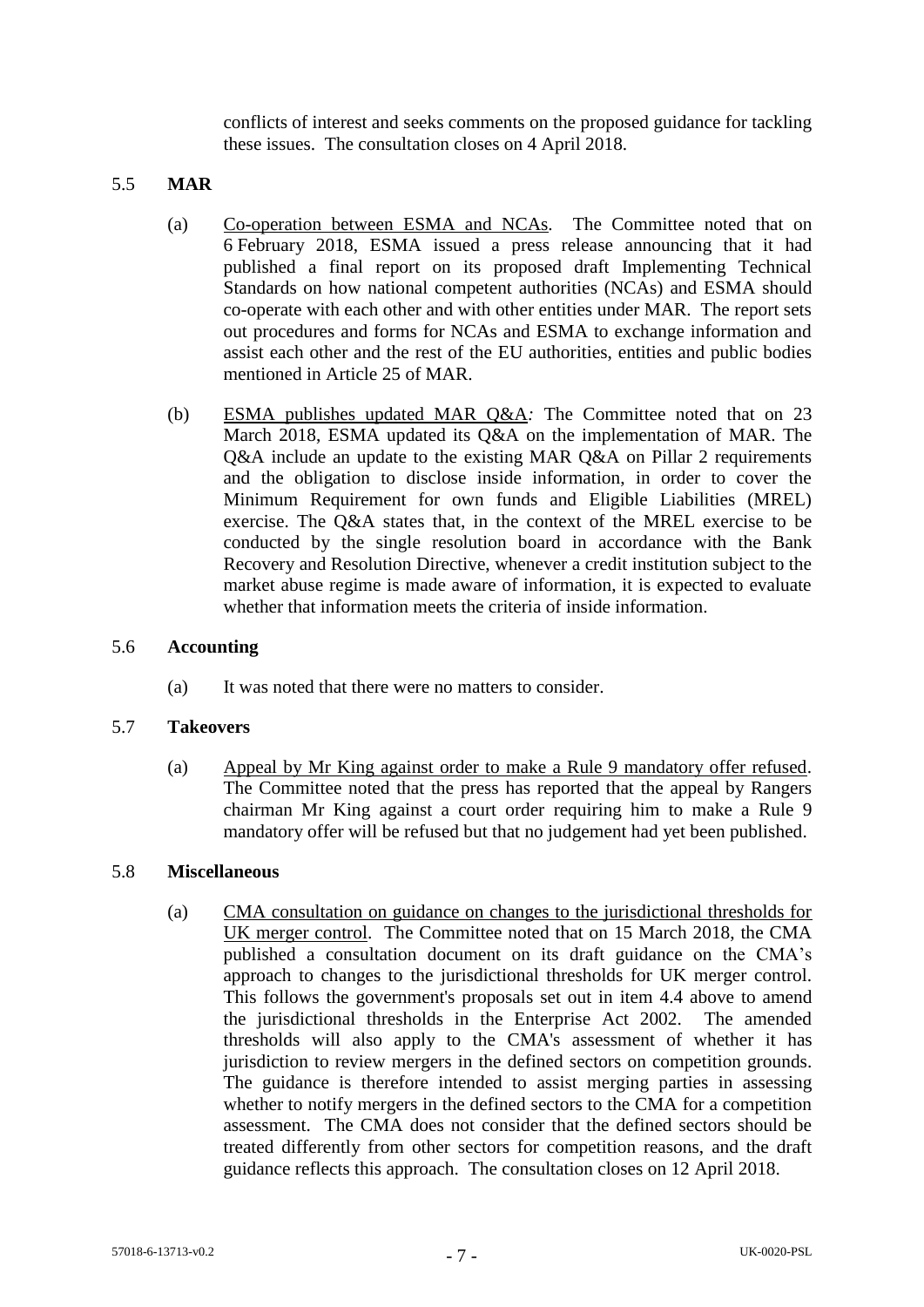## 5.9 **Cases**

The Committee noted the following cases:

- (a) *Golden Belt 1 Sukuk Company BSC v BNP Paribas [2017] EWHC 3182 (Comms).* The Committee noted that the High Court held that BNP Paribas owed a duty to certificate holders to take reasonable care to ensure that a promissory note was properly executed. It also held that BNP Paribas was in breach of this duty of care; the promissory note had to be executed in "wet ink" to satisfy Saudi law but had been signed using a laser-printed signature. The Court held that on this occasion BNP Paribas failed to live up to the standard of the ordinary skilled banker engaged in a transaction of this nature. BNP Paribas was therefore liable for the losses, if any, suffered by the certificate holders as a result of the invalidity of the promissory note.
- (b) *HRH Emere Godwin Bebe Okpabi and others v (1) Royal Dutch Shell Plc (2) Shell Petroleum Development Company of Nigeria Ltd [2018] EWCA Civ 191*. The Committee noted that the Court of Appeal had considered whether claimants had an arguable case that Royal Dutch Shell (RDS) owed a duty of care to those affected by oil leaks from pipelines in Nigeria caused by the operations of its subsidiary. The High Court judge had concluded it was not reasonably arguable that RDS owed a duty of care for the acts or omissions of its subsidiary. The Court of Appeal also concluded that there was no arguable case and dismissed the appeal (although Sales LJ dissented and would have allowed the appeal). When considering whether a parent company owes a duty of care, a court needs to consider the factors identified in *Chandler v Cape PLC [2012] EWCA Civ 525* and *Thompson v The Renwick Group PLC [2014] EWCA Civ 635* in the context of the three-stage test set out in *Caparo Industries PLC v Dickman [1990] 2 AC 605*. This approach remains correct following the Court of Appeal's decision in *Lungowe and others v Vedanta and KCM [2017] EWCA (Civ) 1528* (see paragraph 83 as recited by Simon LJ at paragraph 23 of the Shell judgment). In the *Lungowe v Vedanta* case, the Court of Appeal held that, on the facts, the claimants did have an arguable case that the parent company owed them a duty of care.
- (c) *Steel and another v NRAM Limited [2018] UKSC 13*. The Committee noted that the Supreme Court held that a solicitor acting for a borrower who made a careless misrepresentation to the bank, which caused economic loss to the bank, did not owe a duty of care to the bank. The remarks in paragraph 22 of the judgement about the threefold duty of care test in *Caparo Industries* are interesting to note; further, in paragraph 24 it is held that the concept of an assumption of responsibility is the foundation of the liability in tort for negligent misrepresentation (although it may require cautious incremental development to fit cases). The Supreme Court stressed that a claim in negligent misrepresentation requires reasonable reliance by the representee on the representation and for the representor reasonably to have foreseen that he or she would do so.
- (d) *(1) Interactive E-Solutions JLT (2) Interactive E-Solutions DMCC v O3B Africa Ltd [2018] EWCA Civ 62.* The Committee noted that the Court of Appeal summarised the approach of English courts to exclusion clauses at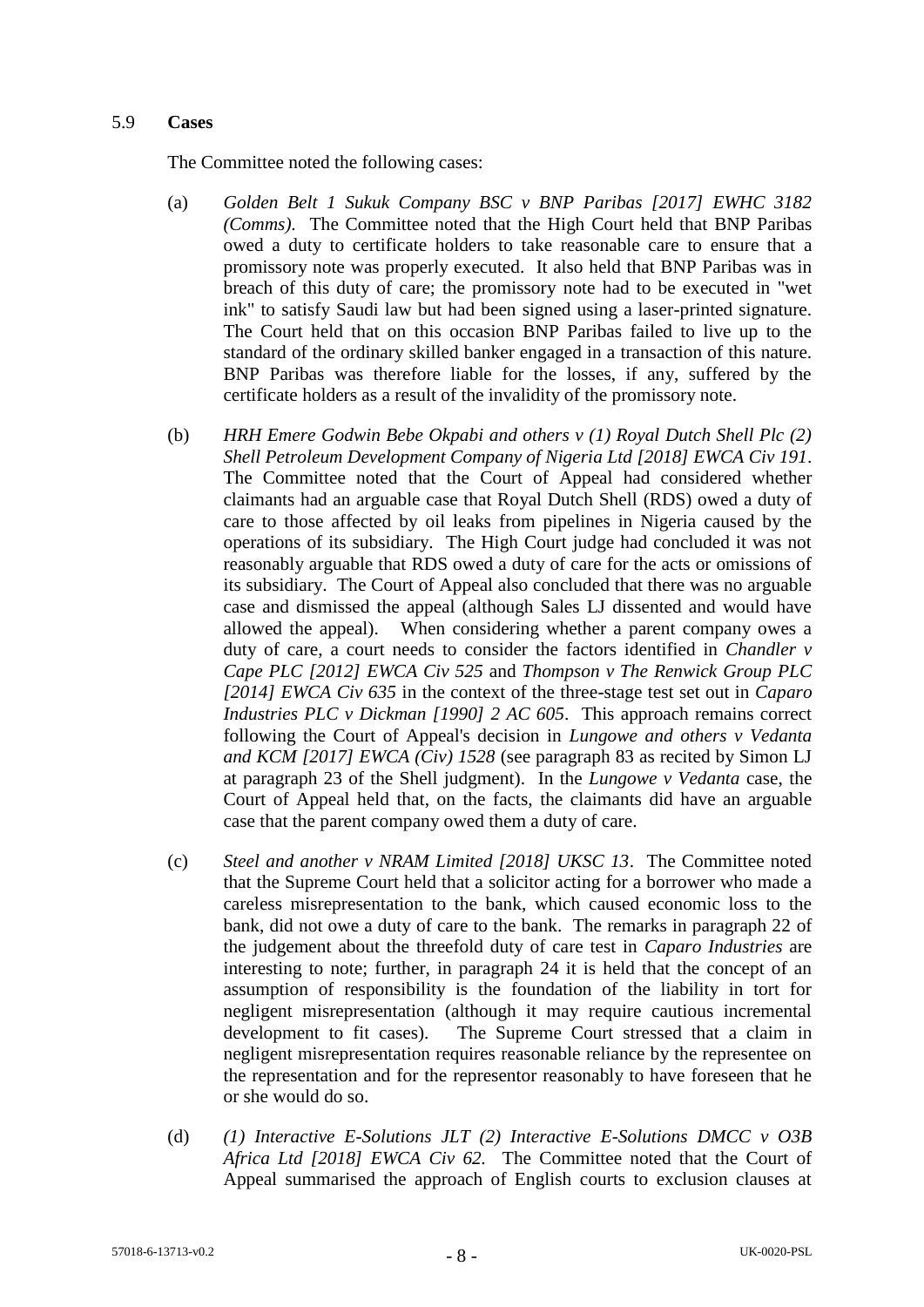paragraph 14: "*The traditional approach of the courts towards exclusion clauses has been one of hostility. A strict and narrow approach to their interpretation held sway. This began to change with the passing of the Unfair Contract Terms Act 1977. Since then the courts have become more accepting of such clauses, recognising (at least in commercial contracts made between parties of equal bargaining power) that exclusion and limitation clauses are an integral part of pricing and risk allocation: see Persimmon Homes Ltd v Ove Arup & Partners Ltd [2017] EWCA Civ 373, [2017] PNLR 29 at [57]. As Briggs LJ put it in Nobahar-Cookson v Hut Group Ltd [2016] EWCA Civ 128, [2016] 1 CLC 573 at [19]: "Commercial parties are entitled to allocate between them the risks of something going wrong in their contractual relationship in any way they choose. … The court must still use all its tools of linguistic, contextual, purposive and common-sense analysis to discern what the clause really means."*".

- (e) *Staray Capital Limited and another v Cha, Yang [2017] UKPC 43.* The Committee noted that the Judicial Committee of the Privy Council upheld a shareholders' resolution amending a BVI company's articles of association to include a new compulsory share redemption power allowing shares to be redeemed if a shareholder is found to have made material misrepresentations in the course of acquiring its shares. This followed a challenge by the minority shareholder that the resolution was not bona fide in the interests of the company. The Court's decision came despite the majority shareholder having amended the articles because he wanted to acquire the minority shareholder's shares. It was noted that the principles for challenging a resolution on these grounds were set out in *Citco Banking Corp NV v Pusser's Ltd [2007] UKPC 13* and had been summarised more recently in *In re Charterhouse Capital Ltd [2015] EWCA Civ 536*.
- (f) *Singularis Holdings Limited v Daiwa Capital Markets Europe Limited [2018] EWCA Civ 84.* The Committee noted that a corporate customer of a bank brought a claim in negligence against the bank arising from the fact that the bank had, in breach of the bank's duty of care, paid away large sums of the customer's money at the instigation of one of the directors who was the sole shareholder of the customer. The Court of Appeal had to determine whether the fraudulent shareholder director's knowledge should be attributed to the customer. If it was, it would defeat the customer's claim against the bank. Sir Geoffrey Vos held that *Bilta (UK) Limited v Nazir (No 2) [2016] AC 1* must be regarded as the leading authority on attribution in the context of an illegality defence and there can be no situation in which an attribution can be made without a detailed consideration of the factual context, the nature of the claim being made and the purpose for which the attribution is sought. It was held that the shareholder director's fraudulent knowledge and conduct should not be attributed to the corporate customer in the relevant circumstances so as to bar the corporate customer's claim on grounds of illegality.
- (g) *Sheikh Al Nehayan v Ioannis Kent [2018] EWHC 333 (Comm).* The Committee noted that the High Court (Leggatt LJ) had implied a duty of good faith into an oral joint venture agreement between two individuals. The two men had entered into a joint venture agreement which was intended to be a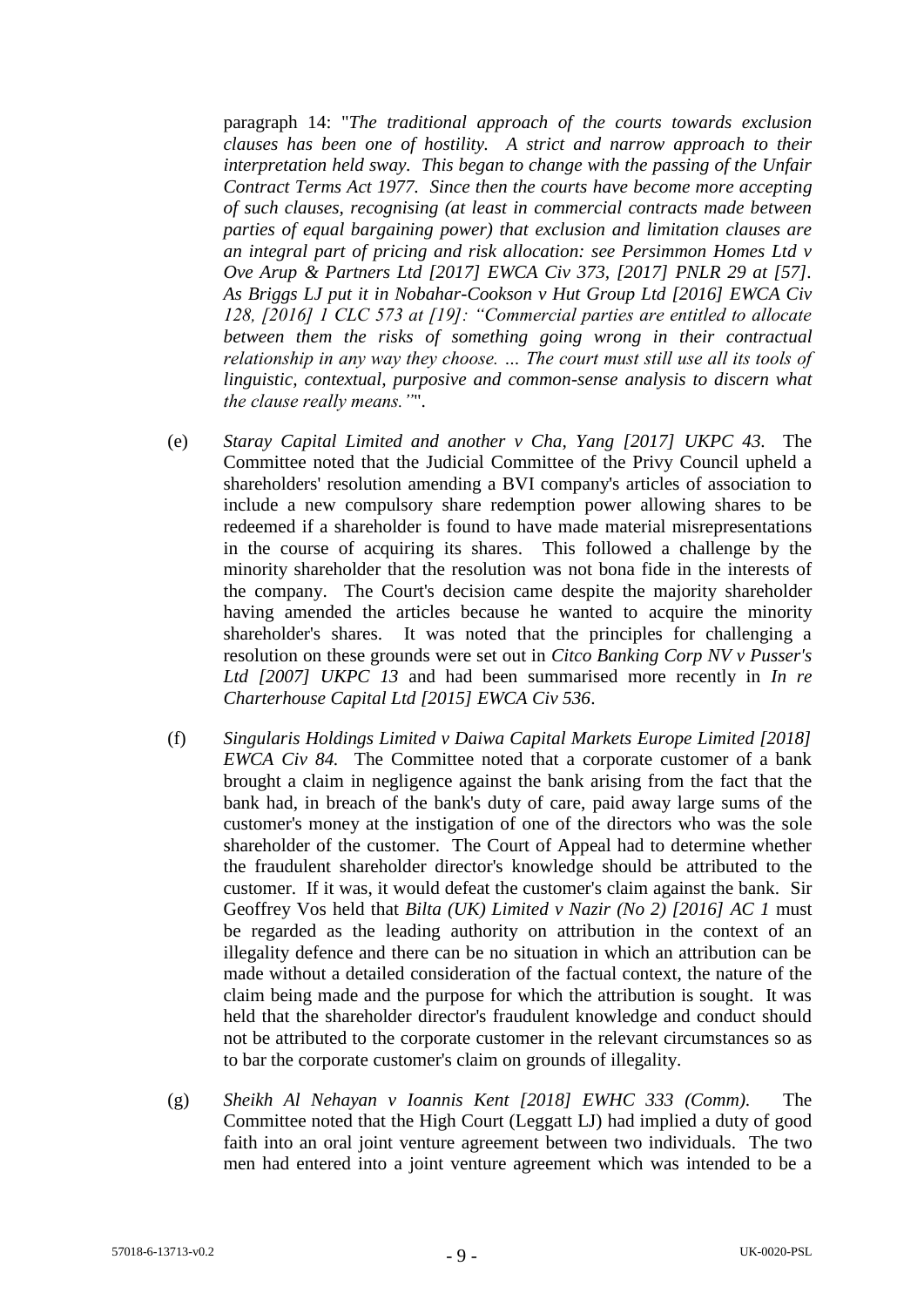long-term collaboration, in which their interests were inter-linked and which they saw, commercially albeit not in law, as a partnership. The Court held that there appeared to be growing recognition that such a duty may readily be implied in a relational contract. It further held that the contract seemed to be a classic instance of a relational contract and that the implication of a duty of good faith was essential to give effect to the parties' reasonable expectations and satisfied the business necessity test. Leggatt LJ also gave judgment in *Yam Seng Pte Ltd v International Trade Corporation Limited [2013] EWHC 111 (QB)* (a case involving a dispute around a distribution agreement) where he explained the importance of recognising the doctrine of good faith in all contractual relationships, but especially those involving a longer-term relationship, such as joint venture agreements, franchise agreements and longterm distributorship agreements.

- (h) *Burnden Holdings (UK) Limited v Fielding and another [2018] UKSC 14.* The Committee noted that in an action against directors for breach of their duties in making an alleged unlawful distribution (i.e. a distribution of the company's shares in Vital Energi Utilities Ltd), the Supreme Court had to consider whether the company's claim was statute-barred under the Limitation Act 1980. The Supreme Court held that the directors did not have a limitation defence because section 21(1)(b) of the Limitation Act 1980 applied. Section 21(1)(b) provides that there is no limitation period for an action by a beneficiary of a trust to recover from the trustee trust property or the proceeds of trust property *in the possession of the trustee, or previously received by the trustee and converted to his use*. Company directors were treated as trustees for these purposes. The Supreme Court held that directors were to be treated as being in possession of trust property (i.e. the company's property) from the outset and would have previously received the trust property by virtue of being the fiduciary stewards of such property as directors from the outset. It did not matter that the shares in Vital had been legally and beneficially owned by corporate vehicles.
- (i) *In the matter of Barclays Bank plc and Woolwich Plan Managers Limited and the Financial Services and Markets Act 2000 [2018] EWHC 472 (Ch)*. The Committee noted that the High Court had to consider whether to sanction the Barclays banking group's proposed ring-fencing transfer scheme under Part VII of the Financial Services and Markets Act 2000 (FSMA). As this was the first application for the High Court's sanction of a ring-fencing transfer scheme, the decision sets out the approach the Court will take when considering whether to sanction such a scheme under section 111 FSMA. The High Court sanctioned the scheme after considering representations about the effect on the pension scheme and a range of other matters.
- (j) *UK's first ever prosecution under section 7 of the Bribery Act 2010.* The Committee noted that an interior refurbishment company which has been dormant since May 2014 was found guilty of the corporate offence of failing to prevent bribery under section 7 of the Bribery Act 2010. The company failed to persuade a jury that it had "adequate procedures" in place. It was noted that its former managing director had bribed a project manager within a property company in connection with office refurbishment contracts worth £6